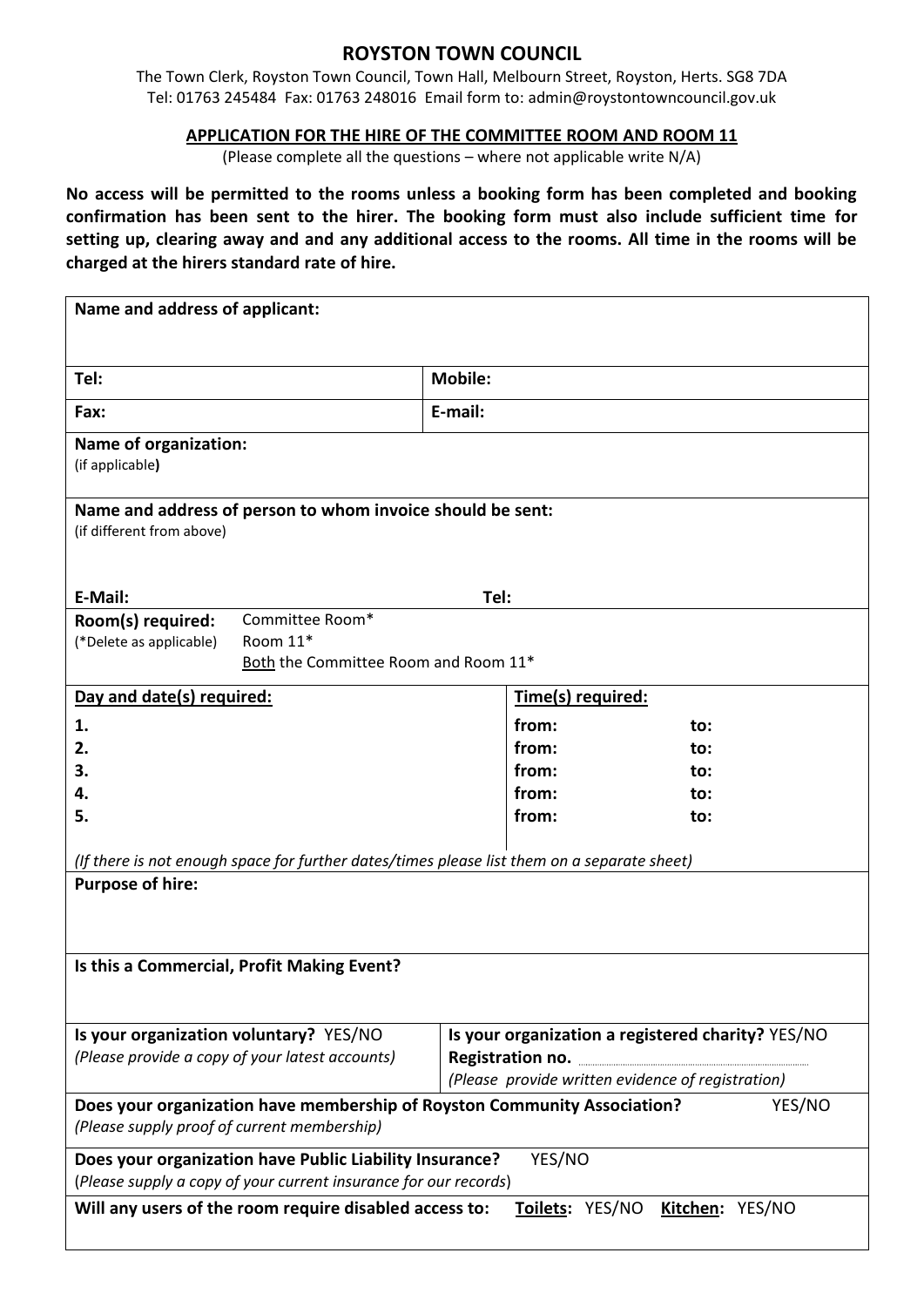#### **Emergency out-of-hours contact:**

*(Please give the name and tel. no. of a contact person for emergencies.)*

#### **Compliance with the Children Act 1989**

The Hirer shall ensure that any activities for children under eight years of age comply with the provisions of The Children Act of 1989 and that only fit and proper persons who have passed the appropriate Criminal Records Bureau checks have access to the children. Checks may also apply where children over eight and vulnerable adults are taking part in activities.

**Where applicable the hirer is required to provide the Booking Secretary with a copy of their CRB Check and Child Protection Policy and Public Liability Insurance when returning this form.**

### **DECLARATION**

I have read the Conditions of Letting laid down by the Council annexed and understand their meaning and I agree to observe and abide by them. In particular I appreciate:-

- 1. that I am not to sub-let the room(s); and
- 2. that I am responsible for all damage; and
- 3. that the Council will not be responsible in any way for claims arising out of the hiring.

I enclose a remittance for  $f$ <sub>--------------------</sub> being the deposit payable in respect of the above hiring, and undertake to pay the balance of the charge and bond against damage in accordance with the scale of charges. (Cheques should be made payable to Royston Town Council and crossed)

Date Signed:

#### (Hirer)

#### **NOTES**

*Information provided by hirers will only be available to office staff and caretakers unless otherwise authorized by the hirer. Emergency contact persons will only be contacted in the event of a serious problem with the room(s).*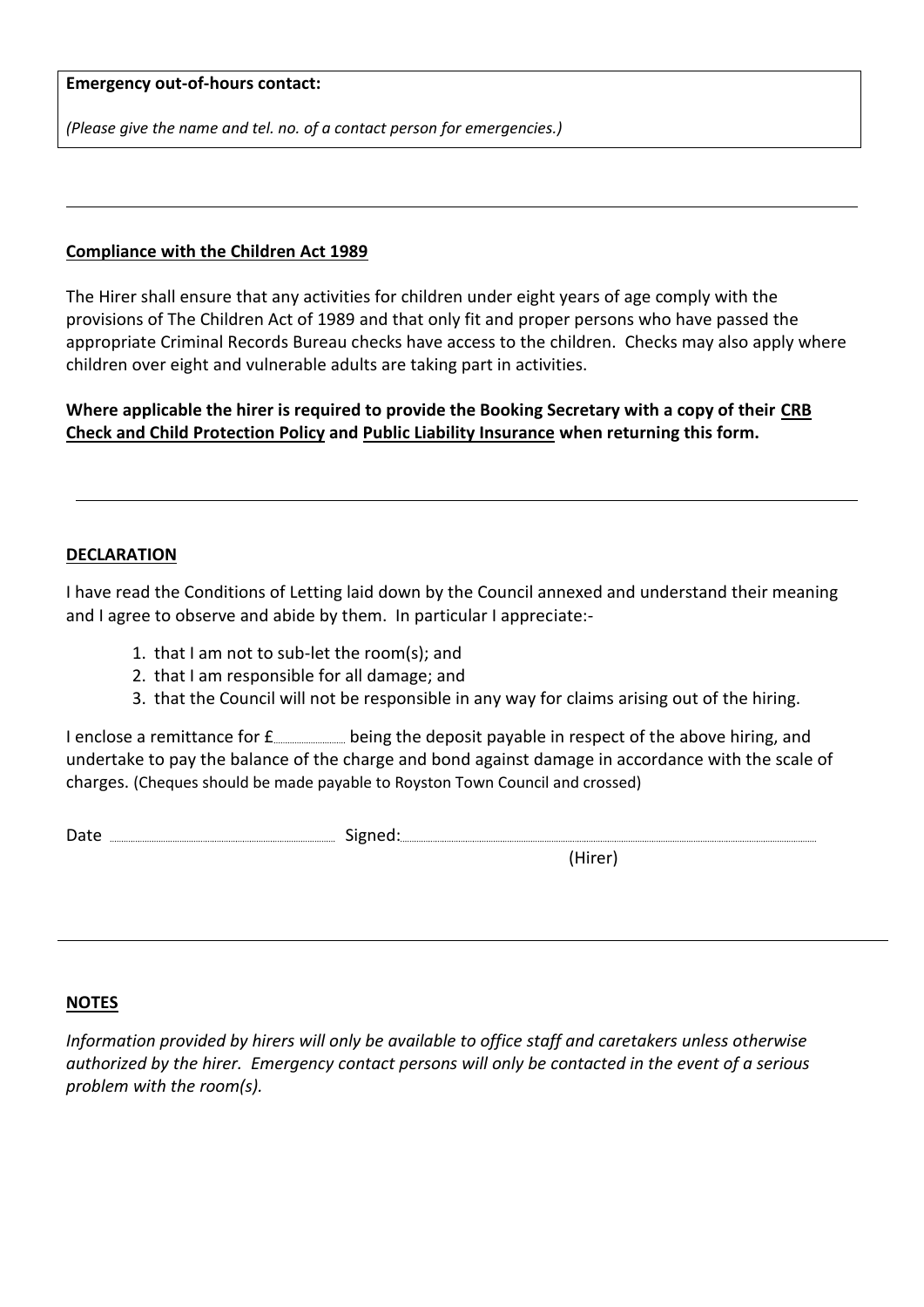# **INFORMATION FOR HIRERS OF THE COMMITTEE ROOM AND ROOM 11**

| <b>Furniture:</b> | Committee Room: | 7 tables  | Room 11: | 10 tables |
|-------------------|-----------------|-----------|----------|-----------|
|                   |                 | 29 chairs |          | 40 chairs |

# **RCA Kitchen**

The RCA kitchen is located opposite the entrance to Room 11 and is available for use by hirers of the above rooms. However, it does not have a refrigerator or dishwasher. Hirers are kindly asked to keep the kitchen clean and tidy. *Daytime hirers should be aware that Town Hall staff also use this kitchen.*

*The following are available for use by hirers: The Town Council is unable to provide:*

- 
- Saucers 37 Dish cloths
- 
- 
- 
- ◆ Plates 10 tea plates & 13 dinner plates

- ◆ Cups 27 → Washing up liquid
	-
- ◆ Teapot → Teatowels
- ◆ Urn → Urn → Tea, coffee, sugar, milk, etc.
- ◆ Kettle ◆ Cutlery

Free wi-fi is available to hirers of the Town Hall and its rooms, subject to fair usage. The hirer will be liable for any additional charges incurred due to excessive use of the system. The username and password for the wi-fi can be obtained from the Town Hall office on request.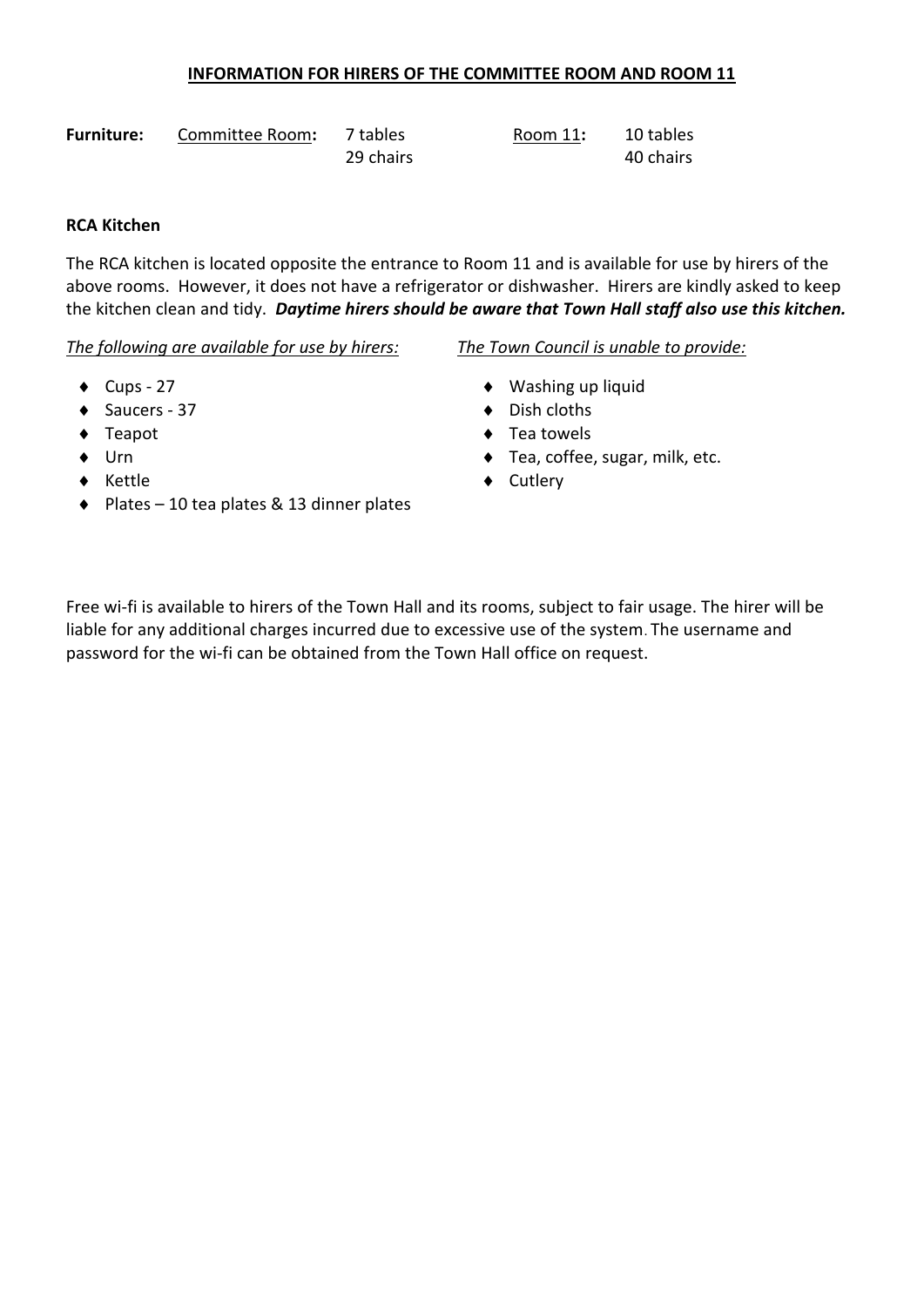

# **Royston Town Council Privacy Notice**

**Our contact details**  Name: Royston Town Council Address: Town Council Offices, Melbourn Street, Royston, Herts, SG8 7DA. Phone Number: 01763 245484 E-mail: [town.clerk@roystontowncouncil.gov.uk](mailto:town.clerk@roystontowncouncil.gov.uk) Website: [www.roystontowncouncil.gov.uk](http://www.roystontowncouncil.gov.uk/)

This privacy notice is to aid transparency between Royston Town Council and those that interact with us with regard to how we use your data and what your rights are regarding that data.

# **The type of personal information we collect**

We currently collect and process the following information:

- Personal identifiers, contacts and characteristics (for example, name, address and contact details)
- IP addresses of visitors to our website
- Email addresses of those individuals that interact with us
- Financial information of users of council services
- Employee details
- We collect special category data as part of the process of booking council services
- We collect special category data as part of our employment records

### **How we get the personal information and why we have it**

Most of the personal information we process is provided to us directly by you for one of the following reasons:

- Because you are a user of the council's services
- To allow us to deliver a contractual service to you or because you have asked us to do something before entering into a contract, for example because you wish to hire a room, hall or allotment
- Because you wish us to make representations on your behalf
- Recruitment/Employment

We use the information that you have given us in order to provide the service that you have requested of us, so that it is possible to contact you and respond to your correspondence or provide information and/or access our facilities and services.

We may share this information with our employees, professional advisors, third party service providers that provide services to us and Royston Allotments and Gardens Association (for allotment hire).

# **Under the General Data Protection Regulation (GDPR), the lawful bases we rely on for processing this information are:**

(a) Your consent. You are able to remove your consent at any time. You can do this by contacting the Town Clerk at **[town.clerk@roystontowncouncil.gov.uk](mailto:town.clerk@roystontowncouncil.gov.uk)** or calling 01763 245484 or writing to Royston Town Council, Town Council Offices, Melbourn Street, Royston, Herts, SG8 7DA.

(b) We have a contractual obligation.

(c) We have a legal obligation.